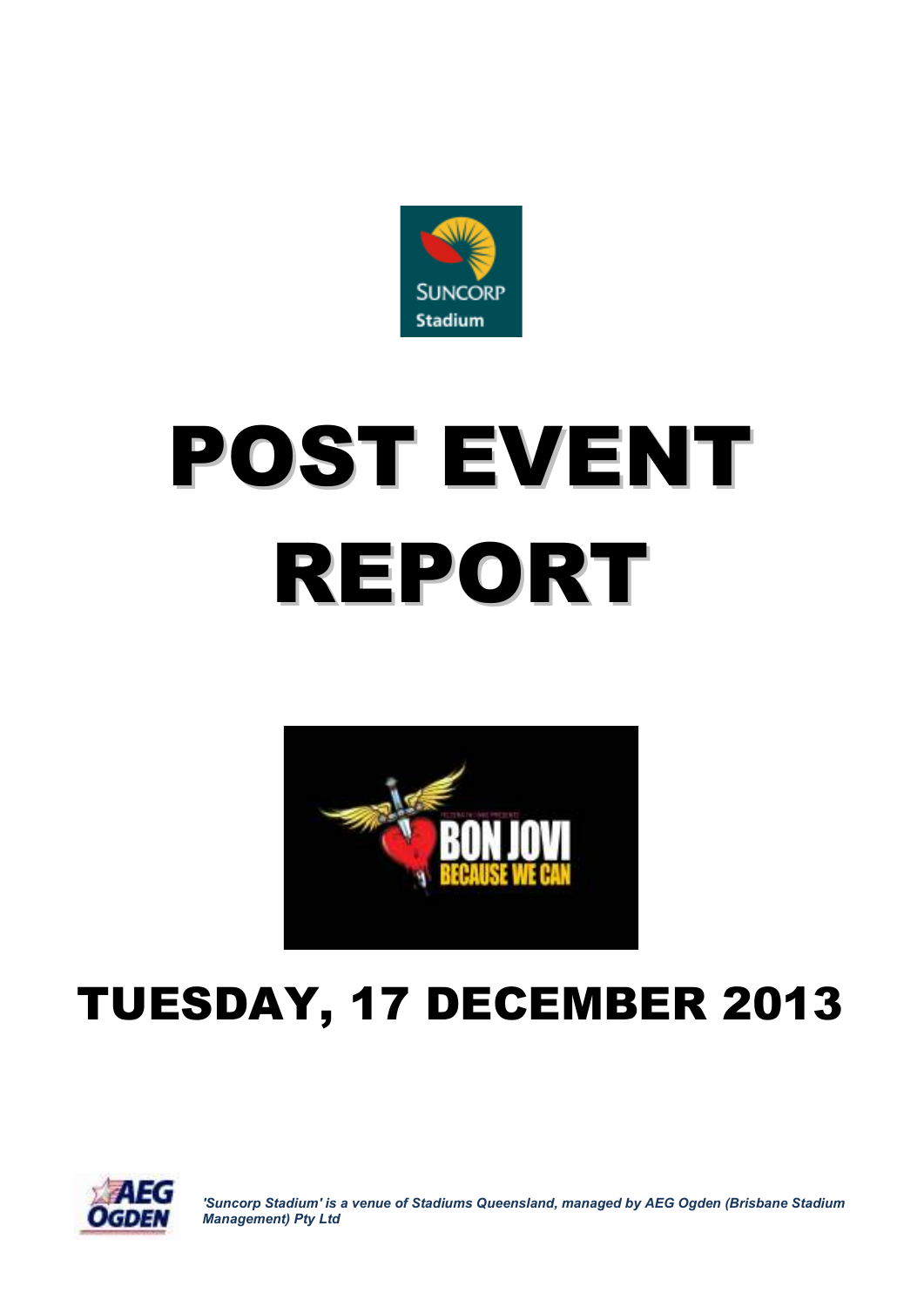

**BON JOVI - Because We Can Tour TUESDAY, 17 DECEMBER 2013**



## **1. EVENT OVERVIEW**

#### *Event Summary*

Suncorp Stadium hosted international super group Bon Jovi as part of their 2013 'Because We Can' World Tour on Tuesday, 17 December 2013.

Detailed planning was undertaken to identify and minimise potential adverse impacts on the local community in accordance with the Major Sports Facilities Regulations 2002 for Special Events.

A specific Operational Management Plan and a Transport & Traffic Management Plan was developed for the Concert and provided to the Stadium Management Advisory Committee (SMAC), Transport Coordination Group (TCG) and Stadiums Queensland as required in the Regulations.

A dedicated Call Centre was established for the concert period for the general public to contact the Stadium on any issues arising either during the bump in and bump out periods or during the concert itself.

A local community letterbox drop was also conducted to provide residents and local businesses within the Lang Park Traffic Area with as much information on the Event as possible.

There were minimal issues arising from the concert which was highly successful. The touring company responsible for the Bon Jovi tour rated the Stadium and its management the best they had played in Australia.

Key deliverables for the Concert were:-

| Attendance              | A total of 41,376 patrons attended the concert                                      |  |
|-------------------------|-------------------------------------------------------------------------------------|--|
| Complaints /            | 8 calls related to noise was received at the Stadium Call Centre on the night of    |  |
| Compliments             | the concert and 2 emails (from a local resident and patron)                         |  |
| Media                   | Positive media coverage leading up to and from the concert                          |  |
| <b>Crowd Management</b> | No queuing problems or delays in entering the Stadium. Egress went smoothly.        |  |
| Security                | No substantial Security issues.                                                     |  |
| Transport               | No delays or issues were experienced with Public Transport. Crowds cleared          |  |
|                         | within 60 minutes.                                                                  |  |
| <b>Noise Controls</b>   | The concert complied with the noise limits specified within the regulations in that |  |
|                         | all measurements taken within the Stadium were below the 100 db(A) limit.           |  |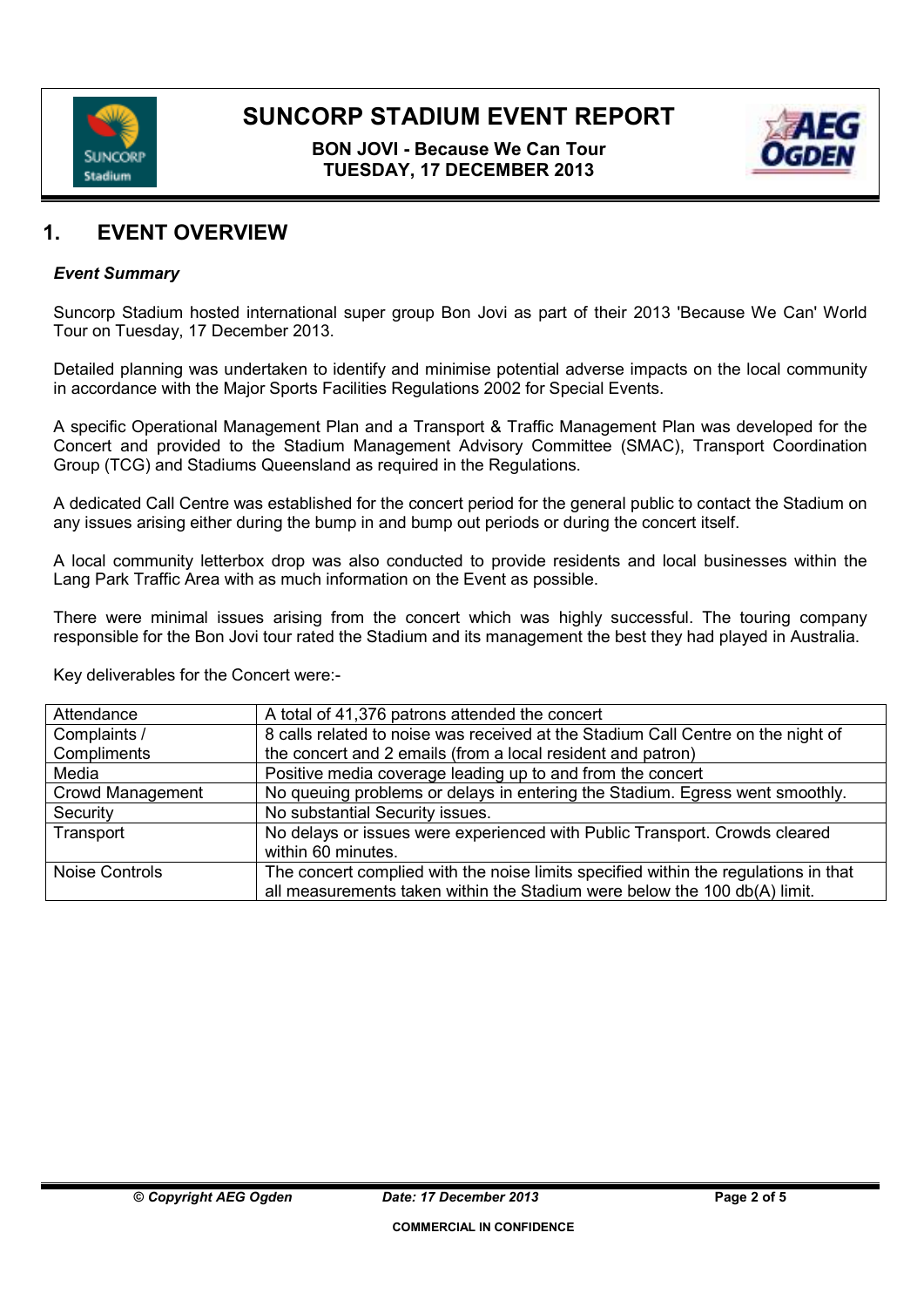

**BON JOVI - Because We Can Tour TUESDAY, 17 DECEMBER 2013**



## **2. OPERATIONS**

#### **2.1 Attendance and Ticketing**

#### *2.1.1 Concert Program*

| Public Gates A, B, D & E Opened           | 17:06 |
|-------------------------------------------|-------|
| First Support Act Commenced - TELSTRA R2D | 17:30 |
| First Support Act Concluded - TELSTRA R2D | 17:45 |
| Second Support Act Commenced - KID ROCK   | 18:00 |
| Second Support Act Concluded - KID ROCK   | 19:00 |
| Main Act Commenced - BON JOVI             | 19:30 |
| Main Act Concluded - <b>BON JOVI</b>      | 22:33 |

#### *2.1.2 Tickets Sold*

The following is a breakdown of the concert attendance:

| Field of Play seating    | 10,081 |
|--------------------------|--------|
| Grandstand seating       | 31,871 |
| Corporate seating        | 1,078  |
| No shows                 | 1,654  |
| <b>ACTUAL ATTENDANCE</b> | 41,376 |

#### **2.2 Local Residents Management**

#### *2.2.1 Call Centre Operations*

The Stadium established a Concert Hotline for local residents and businesses which operated from Thursday, 12 December 2013 to Wednesday, 18 December 2013, including the concert night specifically for issues relating to the concert.

The Call Centre operator had direct access to the Stadium control Room should assistance be required with any complaints or issues.

#### **2.2.2** *Call Centre Report*

There were eight noise related calls on the day of the concert (Tuesday 17 December) to the Stadium Call Centre.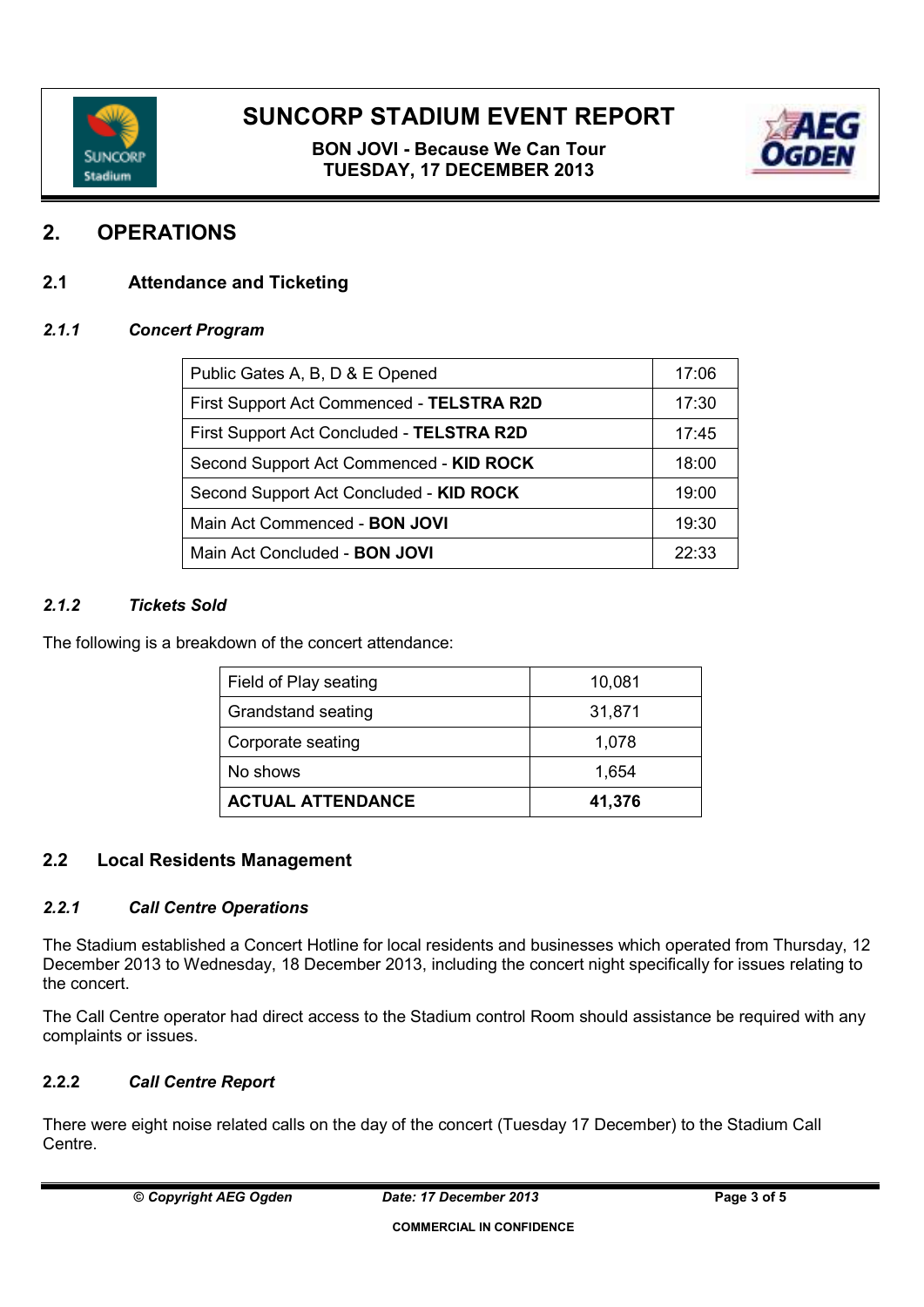

**BON JOVI - Because We Can Tour TUESDAY, 17 DECEMBER 2013**



#### **2.3 Noise Management**

The Stadium engaged Cardno Consulting Australia as its specialist acoustic consultant. Cardno had conducted initial modelling to assist with the noise control measures during planning for the concert.

As part of this process, Cardno monitored noise levels at a point 50 metres directly in front of that stage measured at 15 minute intervals. It also continuously monitored the noise levels at the following locations as specified by the Major Sports Facilities (MSFA) Regulation 2002 (Reprint 1C) – Schedule 2:

- 8 / 5 Petrie Terrace, Brisbane
- 15 Plunkett Street, Paddington
- 36 Judge St, Brisbane
- 26 Princess Street, Brisbane
- 31 Isaac Street, Milton

Cardno Consulting measured noise in compliance with the Environmental Protection Agency's Noise Measurement Manual.

During the event, including rehearsals and sound tests, the Stadium ensured that one of its employees or contractors:

- (a) was present at the sound mixing desk for the event and associated sound checks;
- (b) could communicate with all of the acoustical consultants conducting the monitoring of the noise levels from the event; and
- (c) was able to report sound levels to Stadium Management at all times.

In summary, the concert complied with the noise limits specified within the regulations. Readings taken at the measuring point within the Stadium were below the 100dB limit and readings taken externally were below 70dB.

#### **2.4 Local Issues Management**

#### *2.4.1 Noise Levels*

Those who contacted the Call Centre received follow-up calls advising them that the concert complied with the noise limits specified within the regulations.

#### *2.4.2 Limousines & Parking*

Limousine parking in Parkview and Mayneview Streets was monitored closely, in line with the usual arrangements for other major Stadium events. Barriers and Security guards were placed at either end of Blaxland Street to ensure it was not used for drop-offs and pick-ups and Queensland Police were present in Blaxland Street post concert to control noise and patron behaviour.

There were 272 parking infringement tickets issued and 9 vehicles towed for this concert.